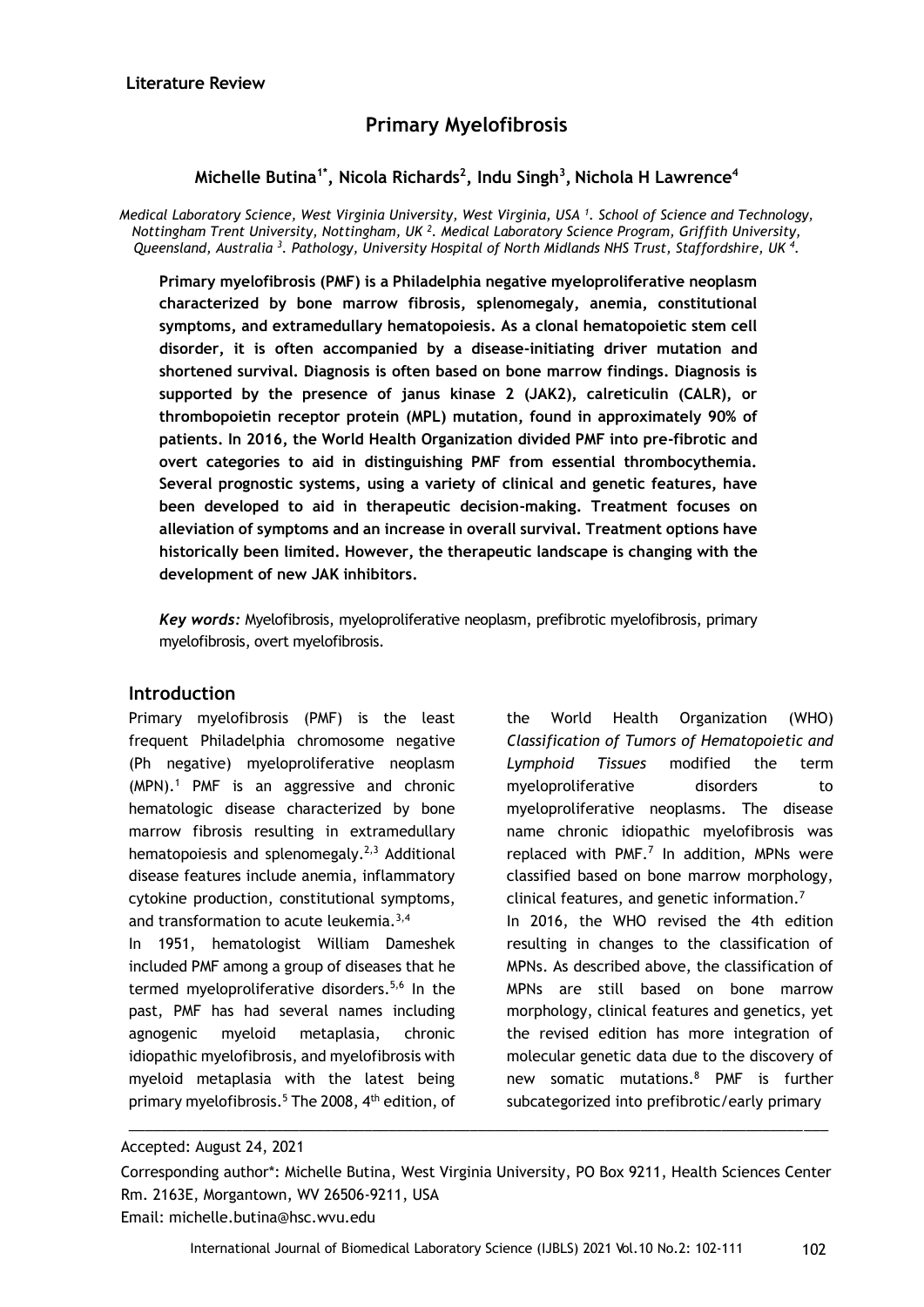myelofibrosis (pre-PMF) and overt PMF.<sup>8</sup> This subcategorization allows for distinction between "true" essential thrombocythemia  $(ET)$  and pre-PMF.<sup>9,10</sup> Additionally, myelofibrosis can follow a diagnosis of ET and polycythemia vera (PV) and is known as post-ET/post-PV MF (or secondary myelofibrosis).<sup>9</sup>

## **Epidemiology**

The annual incidence rate of PMF is approximately 1 per 100,000 based on reports in Australia, Europe, and North America making it the least frequent Ph negative MPN.<sup>6</sup> The prevalence rate of PMF ranges from 1.76 to 4.05 per 100,000.<sup>11</sup> PMF has been reported in all ages, yet it is most often found in middle aged and elderly patients with the majority of patients greater than 50 years old at diagnosis.1,2 Some studies have indicated that men are affected more frequently than women, however other studies indicate that both sexes are nearly equally affected.<sup>1</sup> In general, median overall survival for PMF is 5- 7 years post-diagnosis with primary causes of death including leukemia transformation, vascular events, and infections.1,6

## **Etiology and Pathogenesis**

The majority of PMF patients have one of three disease-initiating driver mutations that over-activate the janus kinase 2 and signal transducer and activator of transcription (JAK2-STAT) pathway resulting in unregulated myeloproliferation. Approximately 50-65% of PMF patients have a mutation in the JAK2 gene, specifically the JAK2V617F exon 14 mutation.12-14 These patients are associated with older age, higher hemoglobin levels and white blood cell (WBC) counts, and lower platelet counts. A mutation in the calreticulin (CALR) gene is found in 20-30% of PMF patients and associated with younger patients, lower hemoglobin and WBC counts with a higher platelet count.<sup>12-14</sup> The least frequent driver mutation, found in about 10% of PMF patients, is a mutation in the myeloproliferative leukemia (MPL) gene .<sup>12-14</sup> An estimated 10% of PMF patients do not have any of the three driver mutations and are known as "triple negative" cases .<sup>12,13</sup> Triple negative PMF patients can be difficult to distinguish from other myeloid diseases and have the poorest prognosis. In addition, there are several non-driver mutations associated with PMF patients that are believed to contribute to disease development and transformation to acute leukemia (Table 1).<sup>4</sup>

### **Table 1.**

| Frequent Non-driver Somatic Mutations in PMF |  |  |
|----------------------------------------------|--|--|
|                                              |  |  |

| <b>Mutation</b>                   | <b>Mutational</b> |
|-----------------------------------|-------------------|
|                                   | Frequency         |
| TET2 (TET oncogene family         | $-17%$            |
| member 2)                         |                   |
| SRSF2 (Serine/arginine-rich       | $-17%$            |
| splicing factor 2)                |                   |
| U2AF1 (U2 Small Nuclear RNA       | $-16%$            |
| <b>Auxiliary Factor 1)</b>        |                   |
| ASXL1 (Additional Sex Combs-Like  | $-13%$            |
| 1)                                |                   |
| EZH2 (Enhancer of zeste homolog   | $-7%$             |
| 2)                                |                   |
| DNMT3A (DNA cytosine              | $-7%$             |
| methyltransferase 3a)             |                   |
| SF3B1 (Splicing factor 3B subunit | $-7%$             |
| 1)                                |                   |
| IDH1/IDH2 (Isocitrate             | ~4%               |
| dehydrogenase 1 and 2)            |                   |
| TP53 (Tumor protein p53)          | ~4%               |

These non-driver mutations play a role in DNA methylation (TET2, DNMT3A, and IDH1/IDH2), RNA splicing (SF3B1), chromatin modifications  $(ASXL1, EZH2)$ , and DNA repair  $(TP53).<sup>1</sup>$  In triple negative patients, the presence of one or more of these non-driver mutations may be useful in diagnosis and often indicate a poorer prognosis.<sup>12</sup>

The overexpression of hematopoietic cytokines and growth factors associated with the overactivation of the JAK2-STAT pathway lead to megakaryocyte hyperplasia ultimately resulting in the classic features of PMF – bone marrow fibrosis and abnormal megakaryocytes. Abnormal megakaryocytes and other bone marrow cells release cytokines promoting bone marrow fibrosis. Extramedullary hematopoiesis is associated with the extensive bone marrow fibrosis which contributes to the splenomegaly seen in PMF patients.<sup>6</sup>

### **Clinical and Diagnostic Findings**

The clinical manifestations in PMF vary, however most patients present with anemia, constitutional symptoms (fatigue, fever, and night sweats), and splenomegaly. Splenomegaly is a hallmark finding in PMF patients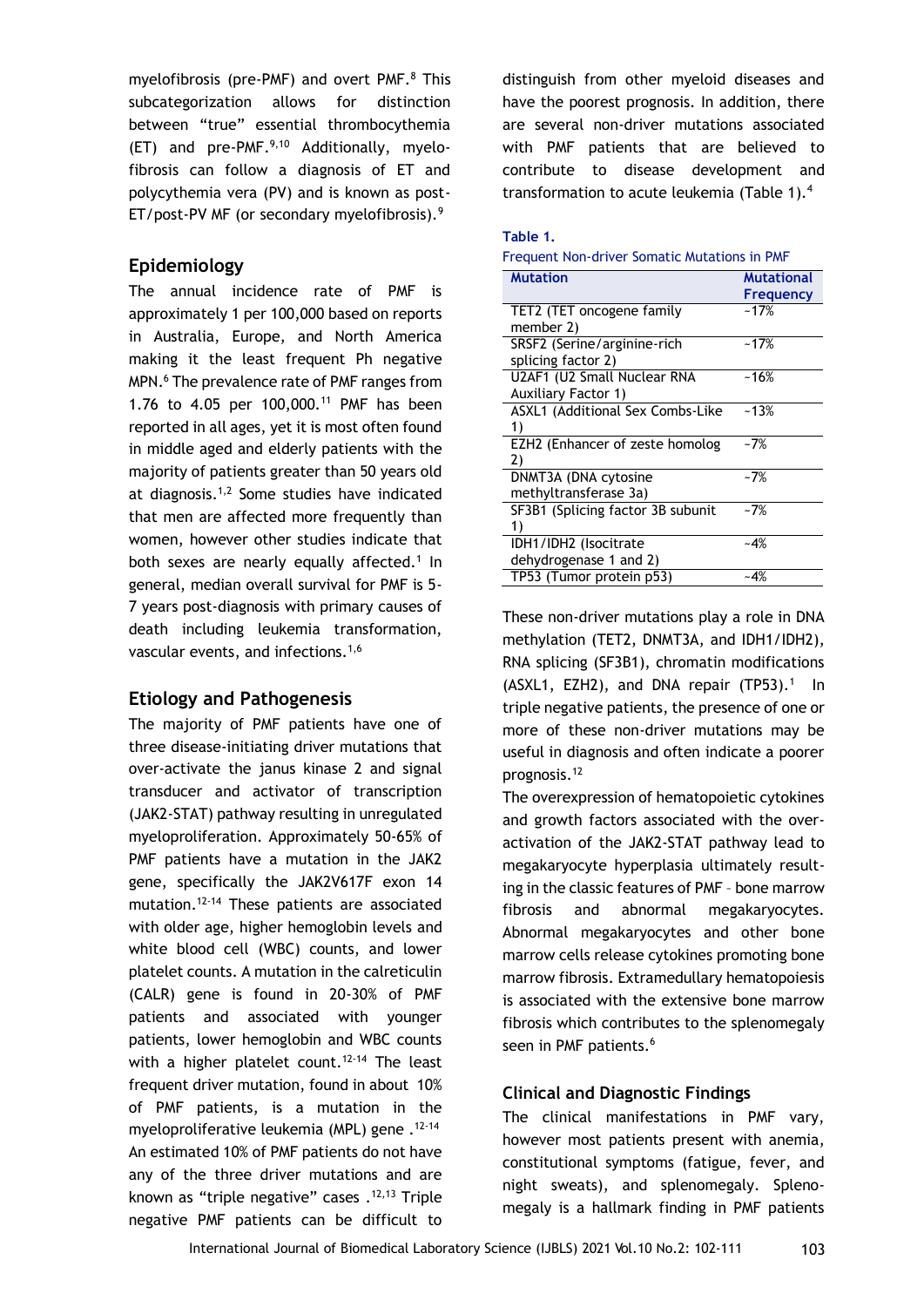and it often seen in approximately 90% of patients.<sup>1</sup> Splenomegaly results from extramedullary hematopoiesis leading to abnormalities in splenic architecture and increased presence of megakaryocytes.<sup>6</sup> It is often a debilitating symptom and a contributing factor in morbidity. Other findings include changes in platelet counts, bleeding, bone pain, headache, hepatomegaly (40-70% of patients), thrombosis, and weight loss.<sup>1-4</sup> Symptoms are often due to the production of cytokines during disease progression. Clinical findings may vary and approximately 30% of patients are asymptomatic at diagnosis.<sup>1</sup>

Diagnosis of PMF is based upon the 2016 WHO criteria and includes a combination of clinical and laboratory findings (Table 2). Pre-PMF was integrated within the PMF category as a variant and was first mentioned in the 2001 WHO classification of tumors.<sup>7,15</sup> Patients with pre-PMF often present with thrombocytosis (increased platelet count) and a lack of bone marrow fibrosis, thus they were often misdiagnosed as having ET. In ET patients, the differentiating bone marrow findings include granulocytic and erythropoietic cells that are in regular ratio with normal megakaryocytes.<sup>16</sup> In pre-PMF, the most profound peripheral blood finding is thrombocytosis often resembling ET. Anemia may be present however tear-drop red blood cells (RBCs) are rare.<sup>17</sup> A slight leukocytosis is common, however an increase in peripheral blood blasts may or may not be present.<sup>17,18</sup>

In overt PMF (classical fibrotic stage), peripheral blood findings include leukoerythroblastosis with tear-drop RBCs and abnormal platelets due to the release of abnormal cells from sites of extramedullary hematopoiesis. Leuko-erythroblastosis leads to the presence of nucleated RBCs and immature

| <b>PREFIBROTIC/EARY PMF</b>                                                                                                                                                                                                                                              | <b>OVERT PMF</b>      |                                                                                                                                                                                                       |  |  |  |  |
|--------------------------------------------------------------------------------------------------------------------------------------------------------------------------------------------------------------------------------------------------------------------------|-----------------------|-------------------------------------------------------------------------------------------------------------------------------------------------------------------------------------------------------|--|--|--|--|
|                                                                                                                                                                                                                                                                          | <b>MAJOR CRITERIA</b> |                                                                                                                                                                                                       |  |  |  |  |
| <b>BONE MARROW MORPHOLOGY:</b><br>1.<br>Megakaryocytosis with atypical features,<br>lack of reticulin fibrosis > grade $1^a$ ,<br>accompanied by increased age-adjusted<br>bone marrow cellularity, granulocytic<br>proliferation, and often decreased<br>erythropoiesis | $1_{-}$               | <b>BONE MARROW MORPHOLOGY:</b><br>Megakaryocytosis with atypical features,<br>accompanied by either reticulin and/or<br>collagen fibrosis (grade 2 or $3)^a$                                          |  |  |  |  |
| CLINICAL: Not meeting WHO criteria for<br>2.<br>BCR-ABL1+ CML, PV, ET, myelodysplastic<br>syndromes or other myeloid neoplasms                                                                                                                                           | 2.                    | CLINICAL: Not meeting WHO criteria for<br>BCR-ABL1+ CML, PV, ET, myelodysplastic<br>syndromes or other myeloid neoplasms                                                                              |  |  |  |  |
| GENETIC: Presence of JAK2, CALR, or MPL<br>3.<br>mutation or in the absence of these 3<br>major clonal mutations, presence of<br>another clonal marker or absence of minor<br>reactive bone marrow reticulin fibrosis <sup>b</sup>                                       | 3.                    | GENETIC: Presence of JAK2, CALR, or MPL<br>mutation or in the absence of these 3<br>major clonal mutations, presence of<br>another clonal marker or absence of<br>reactive myelofibrosis <sup>c</sup> |  |  |  |  |
|                                                                                                                                                                                                                                                                          | <b>MINOR CRITERIA</b> |                                                                                                                                                                                                       |  |  |  |  |
| Anemia not attributed to a comorbid<br>$\bullet$<br>condition                                                                                                                                                                                                            |                       | Anemia not attributed to a comorbid<br>condition                                                                                                                                                      |  |  |  |  |
| Leukocyte count $\geq 11 \times 10^9$ /L<br>$\bullet$                                                                                                                                                                                                                    | ٠                     | Leukocyte count $\geq 11 \times 10^9$ /L                                                                                                                                                              |  |  |  |  |
| Palpable splenomegaly<br>$\bullet$                                                                                                                                                                                                                                       | ٠                     | Palpable splenomegaly                                                                                                                                                                                 |  |  |  |  |
| Serum LDH level above the upper limit of<br>$\bullet$<br>institutional reference range                                                                                                                                                                                   | $\bullet$             | Serum LDH level above the upper limit of<br>institutional reference range                                                                                                                             |  |  |  |  |
|                                                                                                                                                                                                                                                                          | $\bullet$             | Leuko-erythroblastosis                                                                                                                                                                                |  |  |  |  |

**Table 2. 2016 WHO Diagnostic Criteria for PMF** (Diagnosis requires meeting all 3 major criteria and at least 1 minor criterion that is confirmed in 2 consecutive determinations.)

Table adapted from Passamonti and Maffioli 2016, and Abner et al. 2016.<sup>9,10</sup>

Key: WHO, World Health Organization; PMF, primary myelofibrosis; CML, chronic myeloid leukemia; PV, polycythemia vera; ET, essential thrombocythemia; LDH, lactate dehydrogenase

<sup>a</sup>See Table 3.

<sup>b</sup>Minor (grade 1) reticulin fibrosis secondary to infection, autoimmune disorder or other chronic inflammatory condition, hairy cell leukemia or other lymphoid neoplasm, metastatic malignancy, or toxic (chronic) myelopathies.

<sup>c</sup>Bone marrow fibrosis secondary to infection, autoimmune disorder or other chronic inflammatory condition, hairy cell leukemia or other lymphoid neoplasm, metastatic malignancy, or toxic (chronic) myelopathies.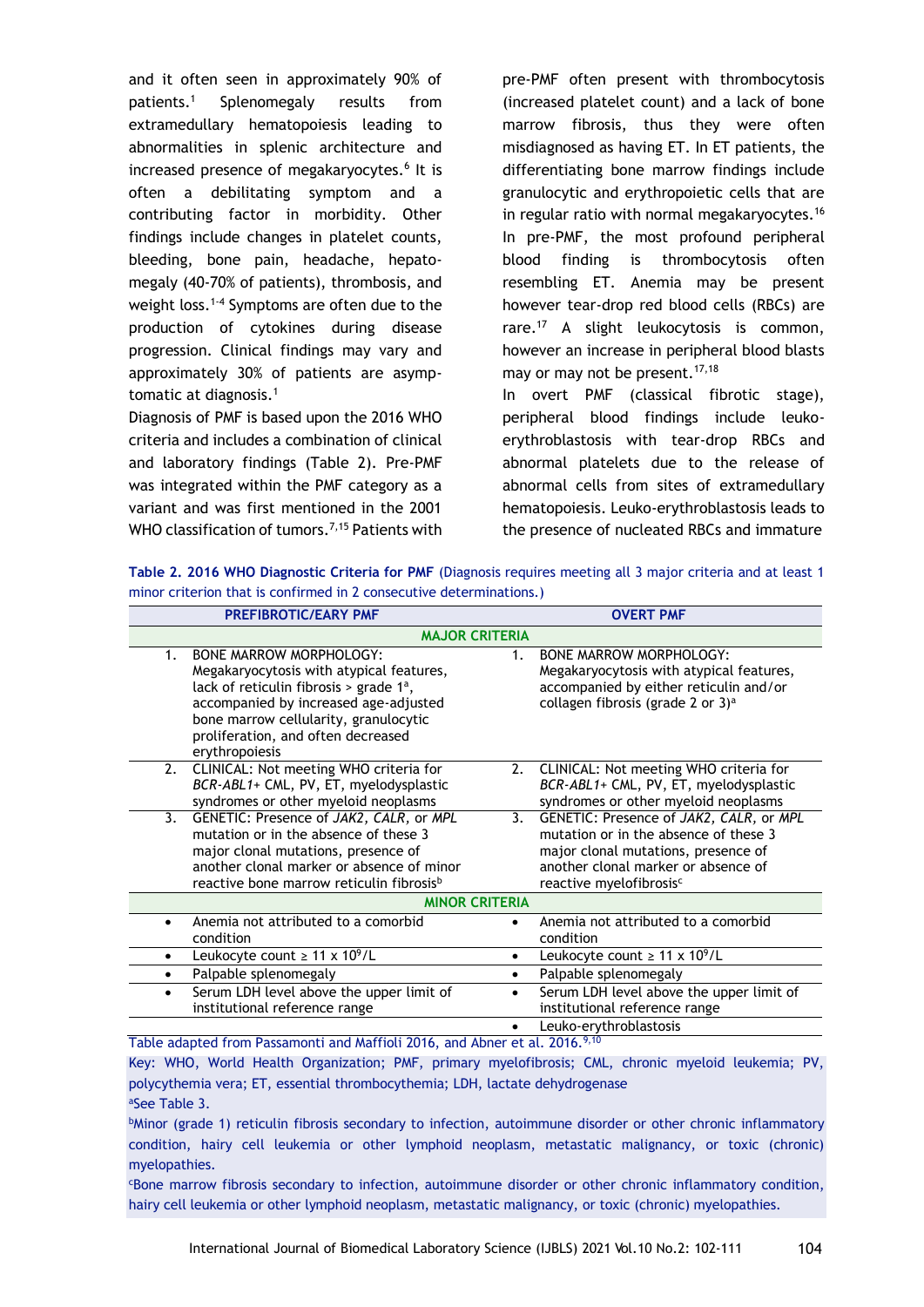myeloid cells. Often megathrombocytes and megakaryocyte fragments are seen. Anemia is common while the platelet and WBC count can be variable.<sup>1,6</sup>

In pre-PMF, the bone marrow is often hypercellular with an increase in the proliferation of megakaryocyte and granulocytic cells with a decrease in erythropoietic cells. There is usually no bone marrow fibrosis or minimal reticulin fibrosis at this stage but atypical megakaryocytes and micromegakaryocytes may be present. The bone marrow findings may resemble ET, yet in ET the megakaryocytes appear normal and mature.<sup>1,19</sup> Extramedullary hematopoiesis is minimal if present (Tables 2 and 3).

#### **Table 3.**

|             | WITO 2006 CITED 18 TOP GROBING NECICULITY IDEI'S    |  |  |
|-------------|-----------------------------------------------------|--|--|
| Grade       | <b>Description</b>                                  |  |  |
| MF-0        | Scattered linear reticulin with no                  |  |  |
|             | intersections (crossovers)                          |  |  |
|             | corresponding to normal bone                        |  |  |
|             | marrow                                              |  |  |
| <b>MF-1</b> | Loose network of reticulin with many                |  |  |
|             | intersections, especially in                        |  |  |
|             | perivascular areas                                  |  |  |
| $MF-2$      | Diffuse and dense increase in                       |  |  |
|             | reticulin with extensive                            |  |  |
|             | intersections, occasionally with focal              |  |  |
|             | bundles of collagen and/or focal                    |  |  |
|             | osteosclerosis                                      |  |  |
| $MF-3$      | Diffuse and dense reticulin with                    |  |  |
|             | extensive intersections and coarse                  |  |  |
|             | bundles of collagen, often associated               |  |  |
|             | with osteosclerosis                                 |  |  |
|             | Table adapted from Abner et al. 2016. <sup>10</sup> |  |  |
|             | Key: WHO, World Health Organization                 |  |  |

WHO 2008 Criteria for Crading Reticulin Fibers

Due to the hallmark of bone marrow fibrosis in overt PMF, successful bone marrow aspiration is often not achieved resulting in a dry tap requiring a trephine bone marrow biopsy. Bone marrow findings include significant collagen and/or reticulin fibrosis, patches of hematopoietic cellularity, and an increased number of abnormal megakaryocytes often found in clusters (Tables 2 and 3, and Figures 1-3).

Approximately 30%-50% of PMF cases demonstrate cytogenetic (karyotypic) abnormalities at diagnosis.<sup>1,6</sup> Cytogenetic analysis is important in the diagnosis and prognosis but it can be challenging due to bone marrow fibrosis. Some of the more common chromosomal abnormalities detected in PMF include deletions of the long arms of chromosomes 13 and 20, abnormalities of chromosomes 1, 7, and 9, and trisomy 8 and 9. Of these abnormalities, those associated with a favorable prognosis include deletions 13q and 20q, and trisomy 9. A normal karyotype is also associated with a favorable prognosis. Those associated with an unfavorable prognosis include deletions of 7q, trisomy 8, and complex karyotypes.1,6 These abnormalities are not specific for PMF as they are found in the other Ph negative MPNs and other myeloid malignancies.



**Figure 1.** Reticulin stain confirming fibrotic response (bone marrow biopsy - magnification x100).



**Figure 2.** Haematoxylin & Eosin stain demonstrating clusters of abnormal megakaryocytes (bone marrow biopsy magnification x200).



**Figure 3.** CD61 Immunohistochemical stain demonstrating clusters of megakaryocytes (bone marrow biopsy – magnification x200).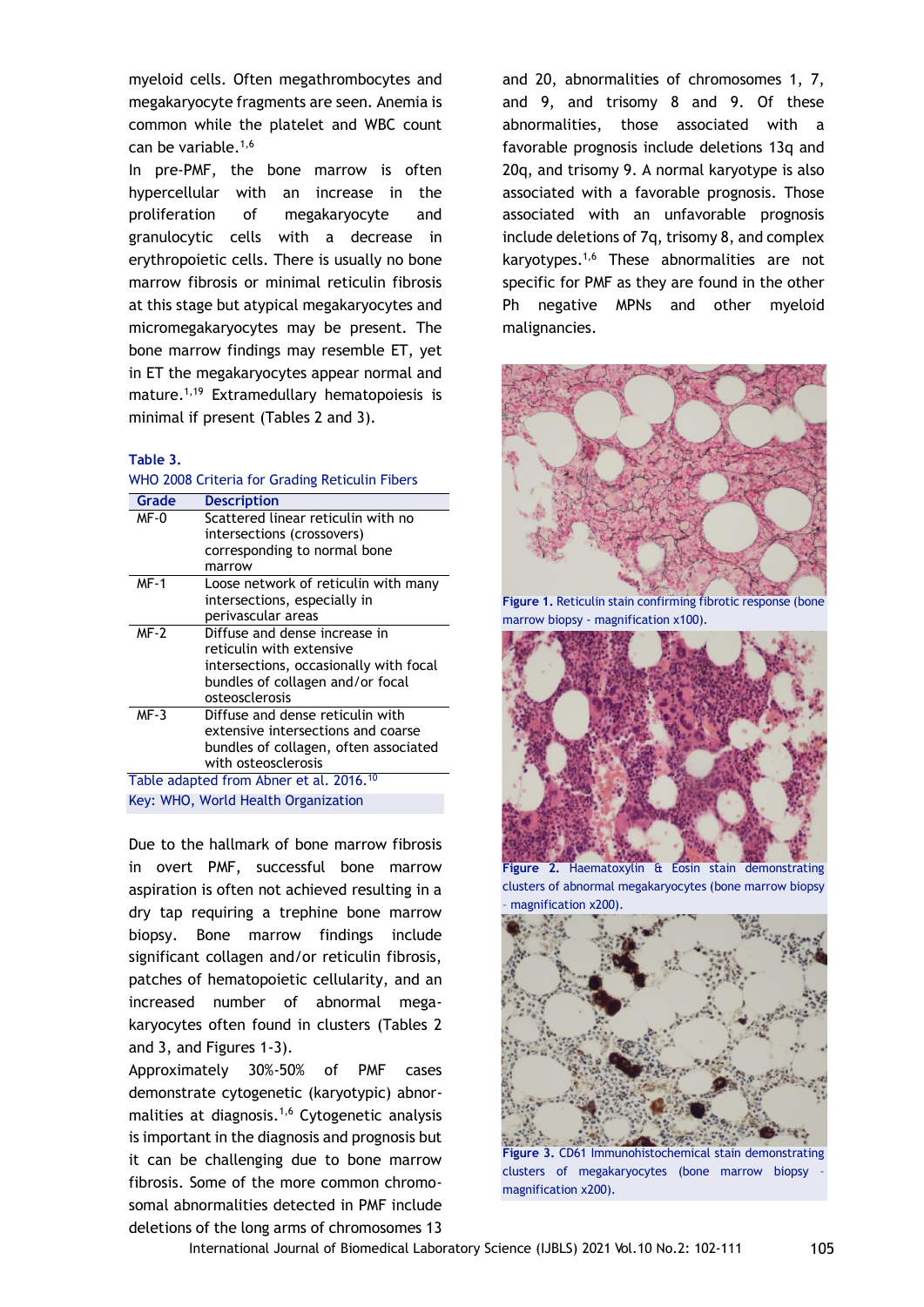Since the discovery of the driver mutations in MPNs, genomic testing has become a critical component in diagnosis. Patients suspected of an MPN will have mutation analysis performed using next generation sequencing (NGS) methods. Myeloid gene sequencing panels can look for specific mutations in JAK2, CALR, and  $MPL$  genes.<sup>13</sup> Extended gene sequencing panels are used for identifying non-driver mutations assisting with prognostic information and therapeutic decisions. For example, PMF patients with mutations in serine and arginine rich splicing factor 2 (SRSF2), ASXL transcription regulator 1 (ASXL1), histone-lysine N-methyltransferase (EZH2), or isocitrate dehydrogenase 1/2 (IDH1/IDH2) have a shorter survival rate and increased risk of transformation to acute leukemia.<sup>20</sup> NGS allows for the identification of patients that are at high risk for disease progression and transformation, and factor into treatment decisions.<sup>13,20</sup>

### **Prognosis and Risk Stratification**

Treatment decisions are often made based on overall survival and risk of transformation to acute leukemia. Thus, prognostic assessment of PMF (prognostic systems for pre-PMF have

|  | Table 4. Earlier Prognostic Models for PMF |  |
|--|--------------------------------------------|--|
|  |                                            |  |

yet to be developed) has evolved over the years as scientific knowledge has advanced. Early prognostic scoring models were primarily based on clinical and hematology findings (Table 4).

One such system is the International Prognostic Scoring System (IPSS) developed in 2009 by the International Working Group for MPN Research and Treatment (IWG-MRT). The IPSS uses five risk factors (age > 65 years, hemoglobin < 10g/dl, WBC count > 25 x  $10^9$ /L, percentage of circulating blasts ≥1%, and presence of constitutional symptoms), at diagnosis to predict survival.4,5,14 The IPSS prognostic model places patients into one of four risk groups: low, intermediate-1, intermediate-2, and high based on the number of risk factors present.<sup>5,14</sup> The risk groups allow for better projections of median survival in years.

One year later the IWG-MRT developed the dynamic IPSS (DIPSS) that utilizes the same risk factors as the IPSS, however it is applicable throughout the course of the disease.<sup>4</sup> The DIPSS was further developed to include three additional risk factors (unfavorable karyotype, platelet count  $<$  100 x 10<sup>9</sup>/L, and the need for RBC transfusions) and is identified as the DIPSSplus model.<sup>5</sup> Both the DIPSS and DIPSS-plus the

|                                                                                                             | <b>IPSS</b> - estimates survival at<br>time of diagnosis     | <b>DIPSS</b> - can be applied<br>anytime during clinical<br>course | <b>DIPSS-plus</b> - can be applied<br>anytime during clinical<br>course |  |
|-------------------------------------------------------------------------------------------------------------|--------------------------------------------------------------|--------------------------------------------------------------------|-------------------------------------------------------------------------|--|
|                                                                                                             |                                                              | <b>RISK FACTORS</b>                                                |                                                                         |  |
|                                                                                                             | Age >65 years (1 point)<br>$\bullet$                         | Age >65 years (1 point)<br>$\bullet$                               | Age >65 years (1 point)<br>$\bullet$                                    |  |
|                                                                                                             | Constitutional<br>$\bullet$<br>symptoms (1 point)            | Constitutional<br>$\bullet$<br>symptoms (1 point)                  | Constitutional<br>$\bullet$<br>symptoms (1 point)                       |  |
|                                                                                                             | Hemoglobin <10 g/dL<br>$\bullet$<br>(1 point)                | Hemoglobin <10 g/dL<br>$\bullet$<br>(2 points)                     | Hemoglobin <10 g/dL<br>$\bullet$<br>(2 points)                          |  |
|                                                                                                             | WBC Count > 25 x 10 <sup>9</sup> /L<br>(1 point)             | WBC Count >25 x $10^9$ /L<br>(1 point)                             | WBC Count $>25 \times 10^9$ /L<br>$\bullet$<br>(1 point)                |  |
|                                                                                                             | Circulating (PB) blasts<br>$\bullet$<br>$\geq 1\%$ (1 point) | Circulating (PB) blasts<br>$\bullet$<br>$\geq 1\%$ (1 point)       | Circulating (PB) blasts<br>$\bullet$<br>$\geq$ 1% (1 point)             |  |
|                                                                                                             |                                                              |                                                                    | RBC transfusion need<br>$\bullet$<br>(1 point)                          |  |
|                                                                                                             |                                                              |                                                                    | Platelet count <100 x<br>$\bullet$<br>$10^9$ /L (1 point)               |  |
|                                                                                                             |                                                              |                                                                    | Unfavorable karyotype<br>$\bullet$<br>$(1$ point)                       |  |
| <b>RISK GROUPS</b>                                                                                          |                                                              |                                                                    |                                                                         |  |
| Low                                                                                                         | 0 points (median survival<br>$11.3$ years)                   | 0 points (median survival;<br>not reached)                         | 0 points (median survival<br>15.4 years)                                |  |
| Intermediate-1                                                                                              | 1 point (7.9 years)                                          | 1-2 points (14.2 years)                                            | 1 point (6.5 years)                                                     |  |
| Intermediate-2                                                                                              | 2 points (4.0 years)                                         | 3-4 points (4.0 years)                                             | 2-3 points (2.9 years)                                                  |  |
| <b>High</b>                                                                                                 | $\geq$ 3 points (2.3 years)                                  | $\geq$ 5 points (1.5 years)                                        | $\geq$ 4 points (1.3 years)                                             |  |
| Key: IPSS, international prognostic scoring system; DIPSS, dynamic international prognostic scoring system; |                                                              |                                                                    |                                                                         |  |
| WBC, white blood cell count; PB, peripheral blood; RBC, red blood cell count; PMF, primary myelofibrosis.   |                                                              |                                                                    |                                                                         |  |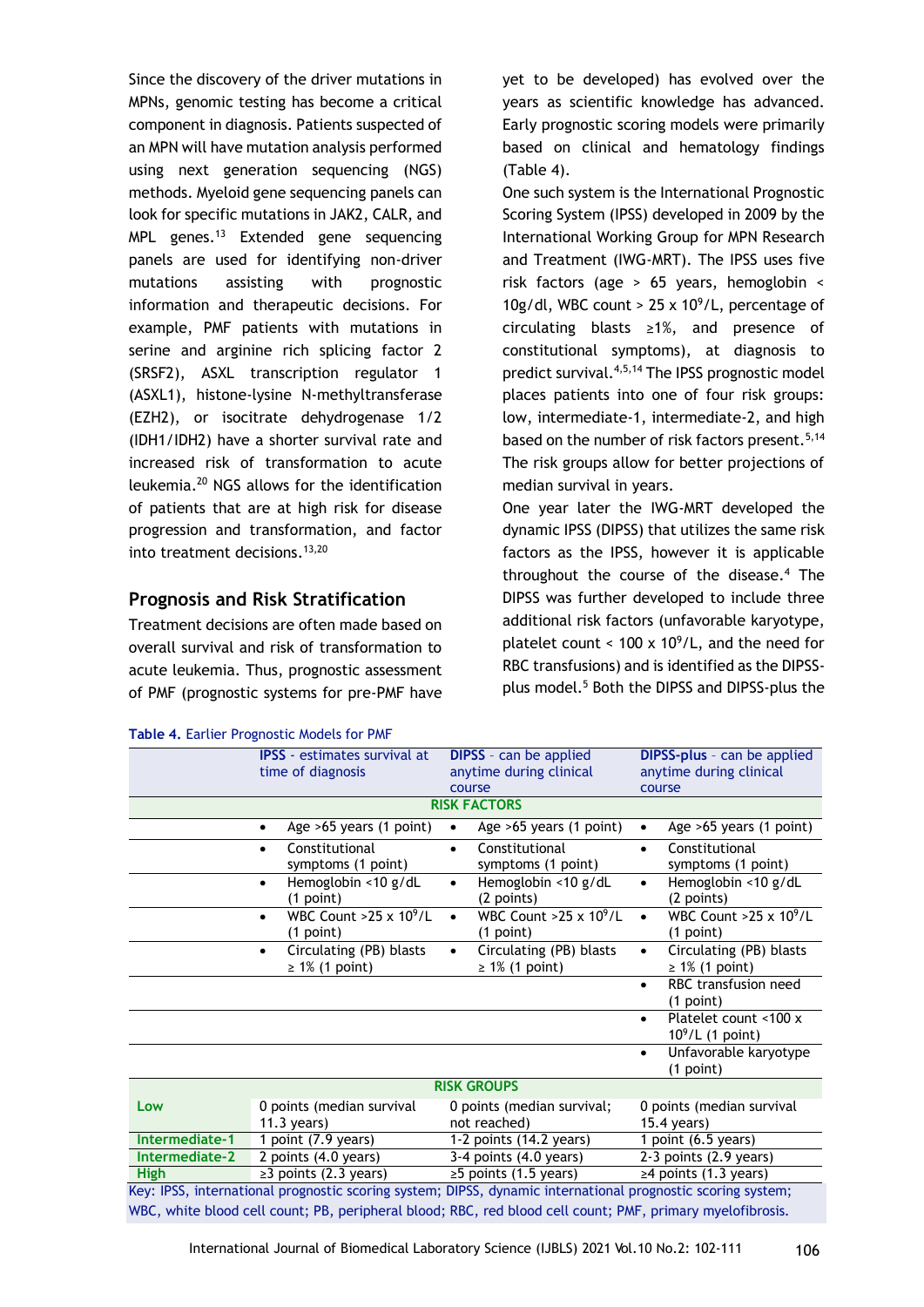model place patients into the same four risk groups as the IPSS.<sup>5,14</sup>

Newer prognostic scoring systems have further incorporated cytogenetic and molecular findings along with the hematological findings (Table 5). In 2018, the Mutation-Enhanced International Prognostic Score System (MIPSS-70) was developed to better select patients, less than 70 years old, as candidates for allogenic hematopoietic stem cell transplant (AHSCT).<sup>9</sup> MIPSS-70 included the classical hematology parameters but incorporated cytogenetic and molecular aberrations. The model places patients into one of three risk categories: low, intermediate or high. Building upon the MIPSS-70, the MIPSS-70 plus was developed and added a fourth risk category (very high) which allowed for better selection of patient candidates for AHSCT.<sup>9</sup> The MIPSS-70 plus version 2.0 incorporates more detailed anemia and cytogenetic information and added a fifth risk category (very low). Lastly, the Genetically-Inspired Scoring System

|  |  |  | Table 5. Newer Prognostic Models for PMF |  |  |
|--|--|--|------------------------------------------|--|--|
|--|--|--|------------------------------------------|--|--|

(GIPSS) relies solely on cytogenetic and molecular findings and places patients into one of four risk categories.<sup>5,14</sup>

Any of the three Ph negative MPNs can transform into acute myeloid leukemia. However, the probability for leukemic transformation is the highest in PMF as estimates of incidence range from 11% to 30% with a poor prognosis.<sup>3,21,22</sup> This transformation is often termed blast-phase MPN or secondary acute myeloid leukemia. In PMF patients, the French-American-British (FAB) classification subtypes of M7 (acute megakaryocytic leukemia), M0 (acute myeloid leukemia, minimally differentiated), and M2 (acute myeloid leukemia with maturation) are common.<sup>22</sup> In general, risk factors useful in predicting transformation include: dependence on RBC transfusion, leukocytosis, thrombocytopenia, peripheral blood and bone marrow blasts, abnormal karyotypes, and triple negative mutational status.<sup>22</sup> Primary causes of death in PMF patients include leukemic transformation,

| MIPSS-70         |                                                                                                              | MIPSS-70 plus version 2.0                                   | <b>GIPSS</b>                                               |  |
|------------------|--------------------------------------------------------------------------------------------------------------|-------------------------------------------------------------|------------------------------------------------------------|--|
|                  |                                                                                                              | <b>RISK FACTORS</b>                                         |                                                            |  |
|                  | Constitutional<br>$\bullet$<br>symptoms (1 point)                                                            | Constitutional<br>$\bullet$<br>symptoms (2 points)          | VHR karyotype (2<br>$\bullet$<br>points)                   |  |
|                  | Hemoglobin <10 g/dL<br>$\bullet$<br>(1 point)                                                                | Severe anemia (2<br>$\bullet$<br>points)                    | Unfavorable karyotype<br>$\bullet$<br>(1 point)            |  |
|                  | WBC Count $>25 \times 10^9$ /L<br>$\bullet$<br>(2 points)                                                    | Moderate anemia (1<br>$\bullet$<br>point)                   | Absence of CALR type-<br>$\bullet$<br>1 mutation (1 point) |  |
|                  | Circulating (PB) blasts<br>$\bullet$<br>$\geq$ 2% (1 point)                                                  | Circulating (PB) blasts<br>$\bullet$<br>$\geq$ 2% (1 point) | ASXL1 mutation (1<br>$\bullet$<br>point)                   |  |
|                  | Platelet count <100 x<br>$\bullet$<br>$10^9$ /L (2 points)                                                   | VHR karyotype (4<br>$\bullet$<br>points)                    | SRSF2 mutation (1<br>$\bullet$<br>point)                   |  |
|                  | Bone marrow fibrosis<br>$\bullet$<br>$\geq$ (1 point)                                                        | Unfavorable karyotype<br>$\bullet$<br>$(3$ points)          | U2AF1Q157 mutation<br>$\bullet$<br>(1 point)               |  |
|                  | Presence of one HMR<br>$\bullet$<br>mutation (1 point)                                                       | $\geq$ 2 HMR mutations (3<br>$\bullet$<br>points)           |                                                            |  |
|                  | Presence of $\geq 2$ HMR<br>$\bullet$<br>mutations (2 points)                                                | One HMR mutation (2)<br>$\bullet$<br>points)                |                                                            |  |
|                  | Absence of CALR type-<br>$\bullet$<br>1 mutation (1 point)                                                   | Absence of CALR type-<br>$\bullet$<br>1 mutation (1 point)  |                                                            |  |
|                  |                                                                                                              | <b>RISK GROUPS</b>                                          |                                                            |  |
| <b>Very Low</b>  |                                                                                                              | 0 points (not reached)                                      |                                                            |  |
| Low              | 0-1 point (median survival<br>$27.7$ years)                                                                  | 1-2 points (16.4 years)                                     | 0 points (26.4 years)                                      |  |
| Intermediate-1   | $2-4$ points $(7.1$ years)                                                                                   | 3-4 points (7.7 years)                                      | $\overline{1}$ point (8 years)                             |  |
| Intermediate-2   |                                                                                                              |                                                             | 2 points (4.2 years)                                       |  |
| <b>High</b>      | $\geq$ 5 points (2.3 years)                                                                                  | 5-8 points (4.1 years)                                      | $\geq$ 3 points (2 years)                                  |  |
|                  |                                                                                                              |                                                             |                                                            |  |
| <b>Very High</b> | Key: MIPSS-70 Mutation-Enhanced International Prognostic Score System for transplant age patients (<70 years | $\geq$ 9 points (1.8 years)                                 |                                                            |  |

Key: MIPSS-70, Mutation-Enhanced International Prognostic Score System for transplant age patients (≤70 years old); GIPSS, Genetically-Inspired Scoring System; WBC, white blood cell count; PB, peripheral blood; HMR, high molecular risk; VHR, very high risk; PMF, primary myelofibrosis.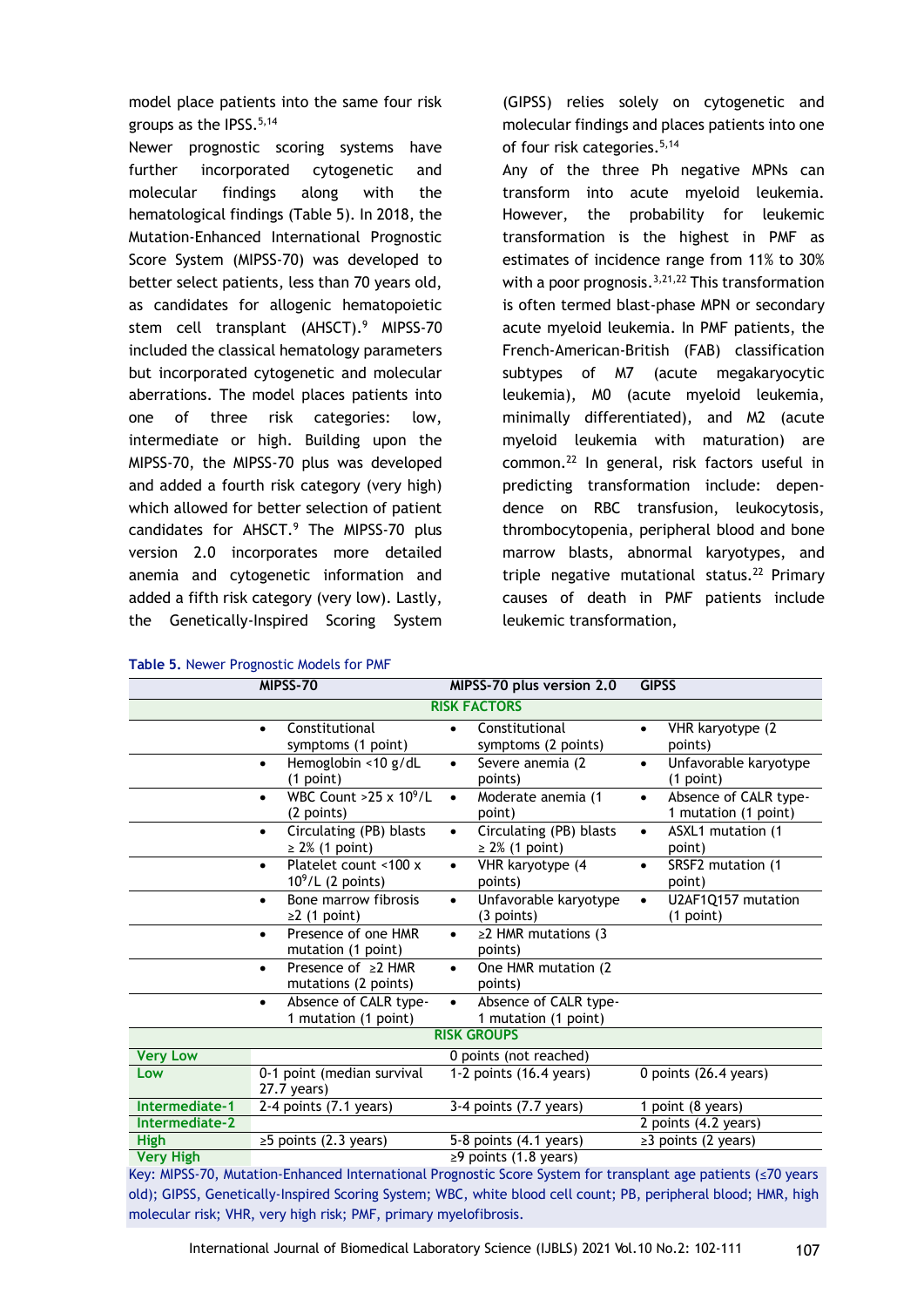bleeding, hepatic failure (due to extramedullary hematopoiesis), pulmonary embolism, and complications from AHSCT.<sup>6</sup>

## **Treatment**

In PMF, the primary goal of treatment is to alleviate symptoms, reduce the degree of splenomegaly, reduce risk of complications, and ultimately increase overall survival and quality of life.<sup>23</sup> Specific treatment options are based on clinical findings and prognosis (prognostic scoring system risk group). As the goal is to relieve symptoms and improve quality of life, asymptomatic patients (very low, low, and possibly intermediate-1 risk groups) may be observed initially with treatment following as symptoms develop.<sup>19</sup> Symptomatic PMF patients will receive treatment for anemia and splenomegaly. Currently, pre-PMF patients are often treated similarly to those with ET as specific treatment guidelines have yet to be developed.<sup>15</sup>

Anemia is managed with transfusion therapy and conventional drug therapy. Drug options include erythropoiesis stimulating drugs, corticosteroids (e.g., prednisone), and androgens (e.g., testosterone enanthate).<sup>4,5</sup> Newer drugs, such as Luspatercept, currently used for beta-thalassemia and myelodysplastic syndrome are being investigated as a therapeutic option for PMF patients.<sup>5</sup> Luspatercept binds to transforming growth factor beta (TGF-β) superfamily thereby reducing the Smad-2/3 (transforming growth factor-beta superfamily) signaling pathway in hematopoiesis and ultimately enhancing latestage erythropoiesis. $24$  Luspatercept has shown modest response rates in PMF patients.<sup>24</sup> Two additional drugs, Sotatercept and Galunisertib, are also being investigated and have potential to become treatment options for PMF patients.<sup>24</sup>

Historically the treatment of splenomegaly, and its negative outcomes, was chemotherapy. One of the longstanding chemotherapeutics used to relieve the symptoms and reduce spleen size is hydroxyurea (HU).<sup>6</sup> HU is a chemotherapeutic agent used to reduce the number of cells by inhibiting DNA synthesis.<sup>1</sup> With the discovery of JAK2 mutations in PMF, newer therapeutic drugs focused on inhibiting activity of janus kinase enzymes. Currently, the only JAK2 inhibitor to be approved in Canada, Europe, and the United States (US) is Ruxolitinib. Ruxolitinib was approved by the US Food and Drug Administration (FDA) in 2011 and works by inhibiting the JAK pathway resulting in the initiation of apoptosis and reduced cellular proliferation.<sup>23</sup> Both HU and Ruxolitinib improve the symptoms of splenomegaly with varying degrees of effectiveness.

Symptomatic low risk patients are often treated with HU or Ruxolitinib. Whereas, intermediate-2 and high-risk patients are traditionally treated with Ruxolitinib if AHSCT is not an option (discussed in more detail below). A significant number of PMF patients, in the intermediate-2 or high-risk categories, may experience Ruxolitinib failure due to intolerance or resistance to the drug.  $25,26$ Regardless of the cause, these patients discontinue using Ruxolitinib and had limited treatment options until 2019. In 2019, a second-line JAK2 inhibitor Fedratinib, was approved by the US FDA.<sup>25,27</sup> Fedratinib is an option for initial therapy in intermediate-2 or high-risk patients, or an alternative for those who experience Ruxolitinib failure.<sup>27</sup> Fedratinib is a more selective inhibitor of JAK2 than Ruxolitinib (a dual inhibitor JAK1/JAK2 inhibitor).<sup>25</sup>

Other options for splenomegaly include splenectomy or splenic irradiation.<sup>23</sup> Splenectomy aids in controlling persistent anemia and thrombocytopenia while reducing constitutional symptoms and pain. Splenic irradiation also reduces spleen size and provides symptom relief, however response to this treatment is usually short-lived.<sup>23</sup>

For PMF patients that transition to secondary acute myeloid leukemia, treatment options are limited. Transformation to acute leukemia is associated with a poor response to therapy and shortened survival. Cytotoxic chemotherapy regimens are often used yet have limited efficacy.<sup>28</sup> Often supportive care, including RBC transfusions and HU, is used in conjunction with chemotherapy. Survival rates vary with 1-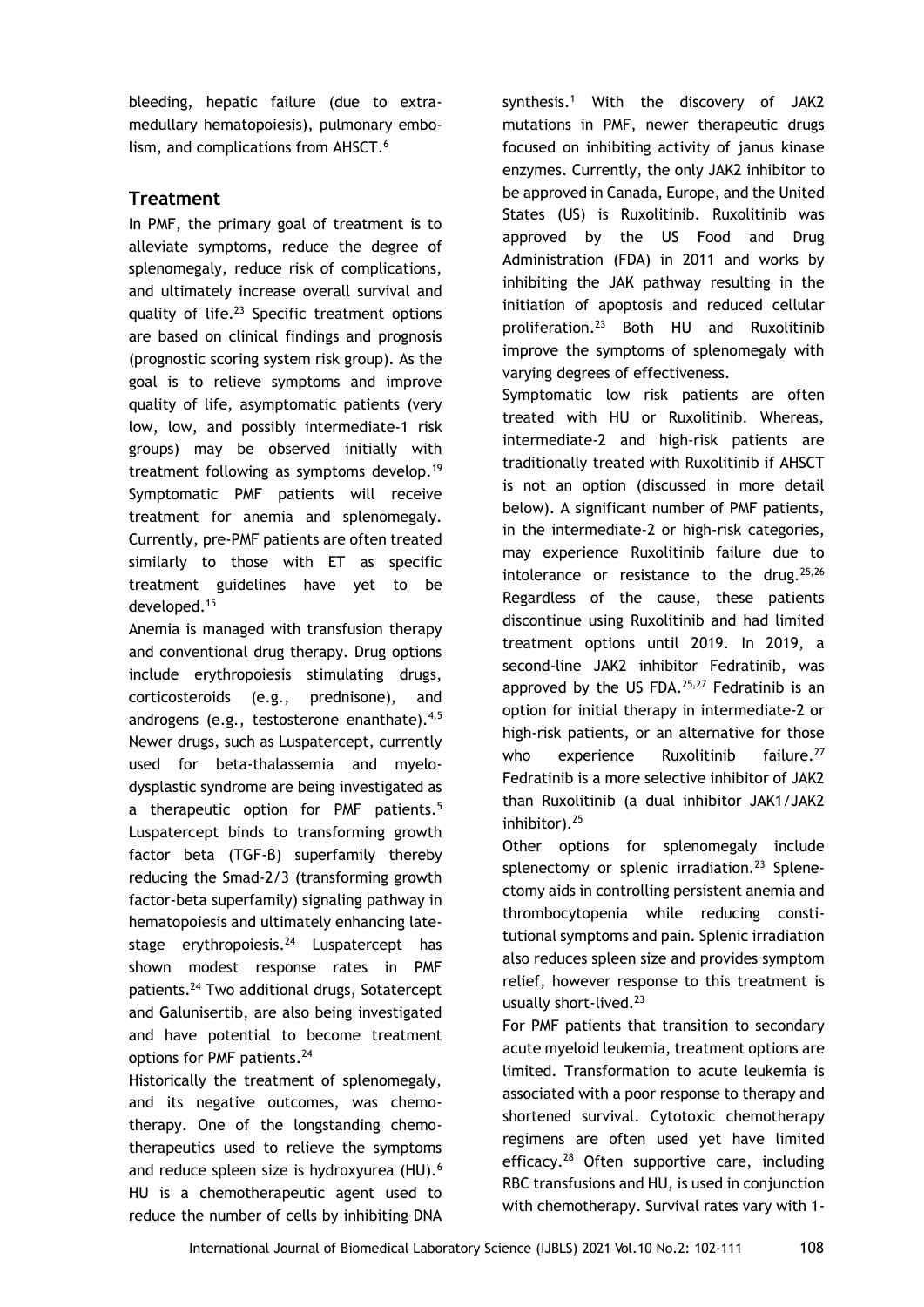3 months if supportive care is given and extended (6-9 months) if combined with chemotherapy.<sup>28</sup> If AHSCT is an option, survival improves with rates of  $2-3$  years.<sup>28</sup> The only treatment that is potentially a cure for PMF patients is an AHSCT. $1,23$  Deciding to pursue AHSCT depends on numerous factors: age, medical comorbidities, clinical and genetic risk factors (high molecular risk mutations such as ASXL1 and SRSF2), and donor availability.<sup>23</sup> When successful, transplantation results in normalization of bone marrow and reduction in splenomegaly. This treatment option has a high rate of mortality and morbidity due to disease relapse and graft-versus-host disease. (Long-term survival occurring in roughly one third of patients.)<sup>4</sup> Therefore AHSCT is only recommended for those in high risk groups based on prognostic models such as the DIPPS and DIPSS-plus. 1,19 NGS can significantly aid in therapeutic decision-making for PMF patients. Long-term use of HU can result in additional mutations and detection of SRSF2 at diagnosis. This is associated with a higher risk of developing additional mutations.<sup>20</sup> The efficacy of Ruxolitinib is another example, as mutations in ASXL1 often have a shorter time to treatment failure. $20$  NGS is useful in determining candidates for AHSCT as those with adverse mutations (high-molecular risk) are ideal candidates for transplantation. However, those with multiple mutations have a higher incidence of post-AHSCT relapse.<sup>20</sup> Several other JAK inhibitors are currently in clinical trials and include Pacritinib, Momelotinib, and Itacitinib. Pacritinib is a JAK2 inhibitor that shows promising results in reducing spleen size and reduction in

### **References**

1. Liu C, Hao S. Primary Myelofibrosis. In Chang C-C, Ohgami RS, editors. Precision molecular pathology of myeloid neoplasms. Switzerland: *Spring* 2018. p. 155-179.

2. Takenaka K, Shimoda K, Akashi K. Recent advances in the diagnosis and management of primary myelofibrosis. *Korean J Intern Med* 2018;33(4):679-690. doi:10.3904/kjim. 2018.033

symptoms, yet it was placed on clinical hold in 2016 due to concerns of hemorrhagic risk. $29$ Momelotinib is a JAK1/JAK2 inhibitor that decreases transfusion dependency.<sup>29</sup> Itacitinib is a JAK1 inhibitor that reduces symptoms but is less effective at reducing spleen size than Ruxolitinib.<sup>29</sup> Most patients with PMF will be treated with a JAK inhibitor. As more inhibitors are approved, combinations of inhibitors might prove to be beneficial as a treatment option.21,29

# **Conclusion**

Recent advances in molecular and genomic studies have contributed to the understanding of the pathogenesis and pathophysiology of PMF. Due to these advances, the diagnosis of, and prognostic models and therapeutic options for PMF have evolved to incorporate molecular and genetic findings. Despite the progress, the pathophysiology is complex, and diagnosis can be challenging especially in differentiating prefibrotic PMF from ET. In addition, multiple scoring systems have resulted in a variety of risk stratification groups to consider, and an AHSCT is the only curative option for a limited number of patients. As researchers continue to discover additional mutations associated with PMF and novel therapeutic agents are developed, the next decade will hopefully lead to better outcomes for PMF patients.

## **Acknowledgement**

Images used in figures were provided by Nichola H Lawrence BSc MSc CSci FIBMS, taken at University Hospitals of North Midlands NHS Trust.

3. Spivak JL. Myeloproliferative neoplasms. *N Engl J Med* 2017;376(22):2168-2181. doi:10.1056/NEJMra1406186

4. Tefferi A. Primary myelofibrosis: 2021 update on diagnosis, risk-stratification and management. *Am J Hematol* 2021;96(1):145- 162. doi:10.1002/ajh.26050

5. Gangat N, Tefferi A. Myelofibrosis biology and contemporary management. *Br J Haematol* 2020;191(2):152-170. doi:10.1111/ bjh.16576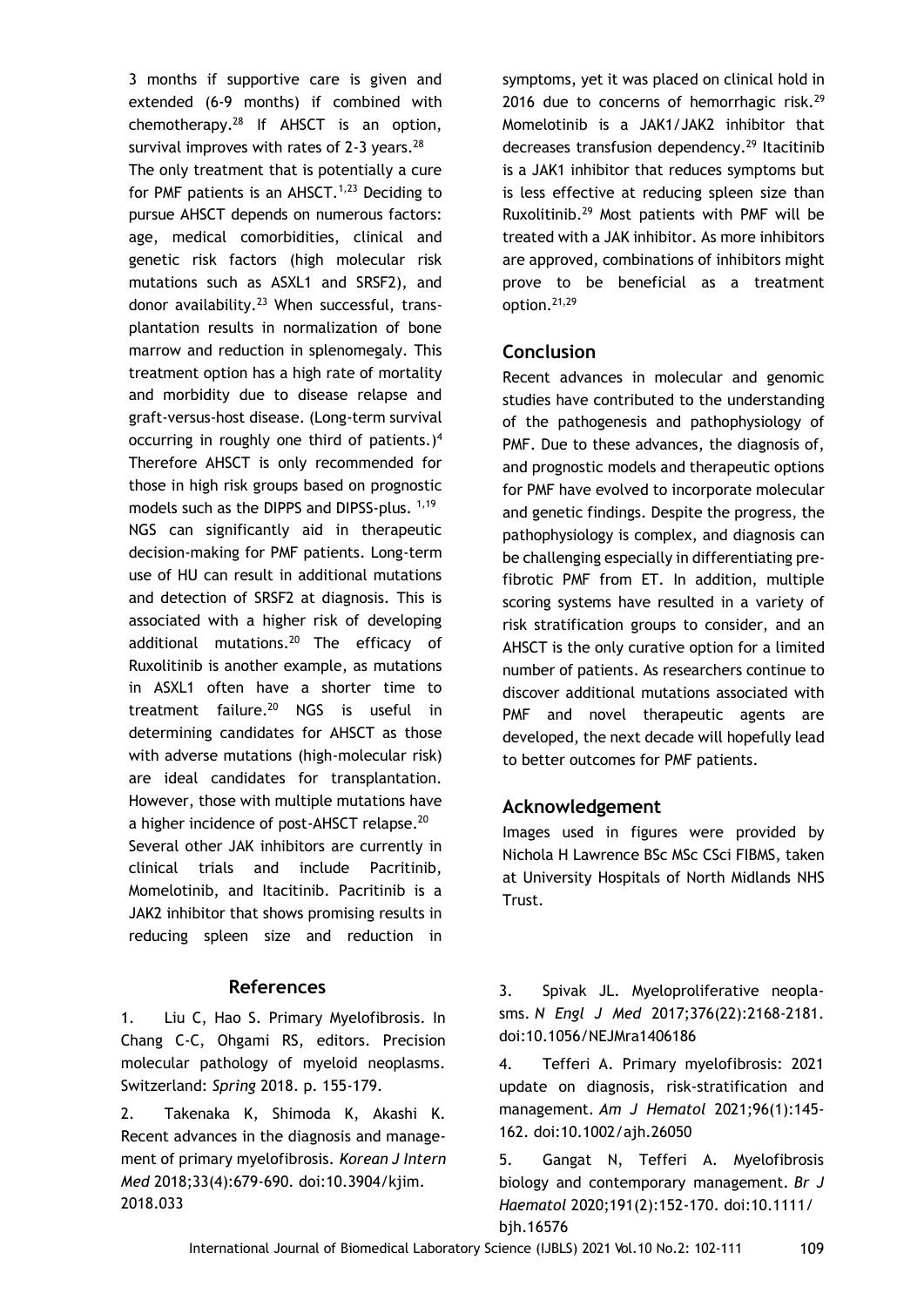6. Mascarenhas J, Najfeld V, Kremyanskaya M, Keyzner A, Salama M, Hoffman R. Primary myelofibrosis. In Hoffman R, Benz EJ, Silberstein LE, et al., editors. *Hematology: Basic principles and practice* 7th ed. Pennsylvania: Elsevier; 2018. p. 1125-1150.

7. Vardiman JW, Thiele J, Arber DA, et al. The 2008 revision of the World Health Organization (WHO) classification of myeloid neoplasms and acute leukemia: rationale and important changes. *Blood* 2009;114(5):937- 951. doi:10.1182/blood-2009-03-209262

8. Barbui T, Thiele J, Gisslinger H, et al. The 2016 WHO classification and diagnostic criteria for myeloproliferative neoplasms: document summary and in-depth discussion. *Blood Cancer J* 2018;8(2):15. Published 2018 Feb 9. doi:10.1038/s41408-018- 0054-y

9. Passamonti F, Maffioli M. Update from the latest WHO classification of MPNs: a user's manual. *Hematology* Am Soc Hematol Educ Program 2016;2016(1):534-542. doi:10.1182/ asheducation-2016.1.534

10. Arber DA, Orazi A, Hasserjian R, et al. The 2016 revision to the World Health Organization classification of myeloid neoplasms and acute leukemia. *Blood* 2016;127(20):2391-2405. doi:10.1182/blood-2016-03-643544

11. Titmarsh GJ, Duncombe AS, McMullin MF, et al. How common are myeloproliferative neoplasms? A systematic review and metaanalysis [published correction appears in Am J Hematol. 2015 Sep;90(9):850]. *Am J Hematol* 2014;89(6):581-587. doi:10.1002/ajh.23690

12. Gilani JA, Ashfaq MA, Mansoor AE, Abdul Jabbar A, Siddiqui T, Khan M. Overview of the mutational landscape in primary myelofibrosis and advances in novel therapeutics. *Asian Pac J Cancer Prev* 2019;20(6):1691-1699. Published 2019 Jun 1. doi:10.31557/APJCP.2019.20.6. 1691

13. Lee J, Godfrey AL, Nangalia J. Genomic heterogeneity in myeloproliferative neoplasms and applications to clinical practice. *Blood Rev* 2020;42:100708. doi:10.1016/j.blre.2020. 100708

14. Rumi E, Trotti C, Vanni D, Casetti IC, Pietra D, Sant'Antonio E. The genetic basis of primary myelofibrosis and its clinical relevance. *Int J Mol Sci* 2020;21(23):8885. Published 2020 Nov 24. doi:10.3390/ ijms21238885

15. Rumi E, Sant'Antonio E, Boveri E, et al. Diagnosis and management of prefibrotic myelofibrosis. *Expert Rev Hematol* 2018;11(7): 537-545. doi:10.1080/17474086.2018.1484280

16. Finazzi G, Vannucchi AM, Barbui T. Prefibrotic myelofibrosis: treatment algorithm 2018. *Blood Cancer J* 2018;8(11):104. Published 2018 Nov 7. doi:10.1038/s41408- 018-0142-z

17. Curto-Garcia N, Ianotto JC, Harrison CN. What is pre-fibrotic myelofibrosis and how should it be managed in 2018? *Br J Haematol* 2018;183(1):23-34. doi:10.1111/bjh.15562

18. Guglielmelli P, Pacilli A, Rotunno G, et al. Presentation and outcome of patients with 2016 WHO diagnosis of prefibrotic and overt primary myelofibrosis. *Blood* 2017;129(24): 3227-3236. doi:10.1182/blood-2017-01-761999

19. Tefferi A. Primary myelofibrosis: 2017 update on diagnosis, risk-stratification, and management. *Am J Hematol* 2016;91(12): 1262-1271. doi:10.1002/ajh.24592

20. Skov V. Next generation sequencing in MPNs. Lessons from the past and prospects for use as predictors of prognosis and treatment responses. *Cancers (Basel)* 2020;12(8):2194. Published 2020 Aug 6. doi:10.3390/cancers 12082194

21. Goyal H, Chachoua I, Pecquet C, Vainchenker W, Constantinescu SN. A p53-JAK-STAT connection involved in myeloproliferative neoplasm pathogenesis and progression to secondary acute myeloid leukemia. *Blood Rev* 2020;42:100712. doi:10.1016/j.blre.2020. 100712

22. Yogarajah M, Tefferi A. Leukemic transformation in myeloproliferative neoplasms: A literature review on risk, characteristics, and outcome. *Mayo Clin Proc* 2017;92(7):1118-1128. doi:10.1016/j.mayocp. 2017.05.010

23. Asher S, McLornan DP, Harrison CN. Current and future therapies for myelofibrosis. *Blood Rev* 2020; 42:100715. doi:10.1016/j.blre. 2020.100715

International Journal of Biomedical Laboratory Science (IJBLS) 2021 Vol.10 No.2: 102-111